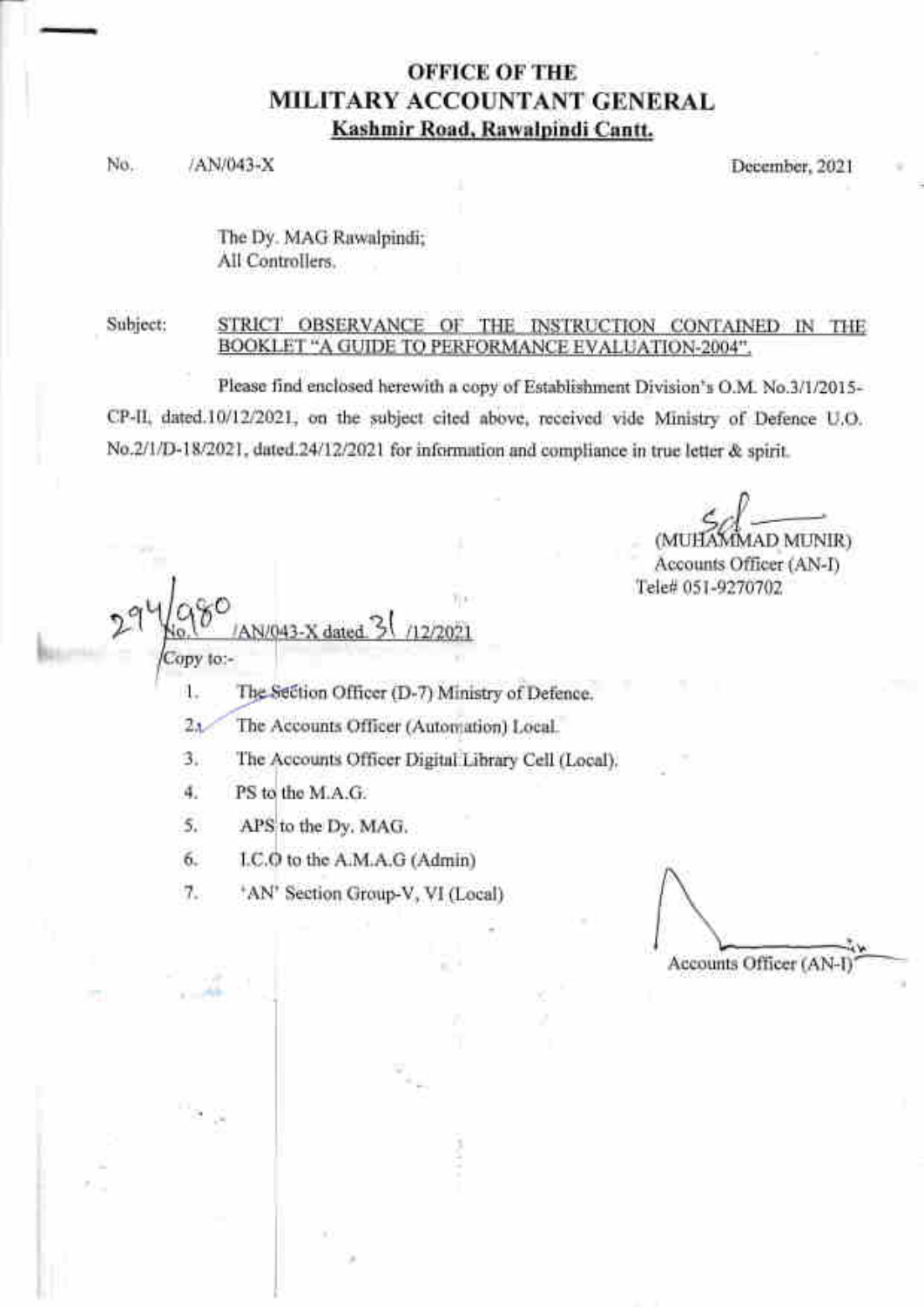# GOVERNMENT OF PAKISTAN MINISTRY OF DEFENCE (DEFENCE DIVISION)

STRICT OBSERVANCE OF THE INSTRUCTION CONTAINED IN THE Subject: -BOOKLET "A GUIDE TO PERFORMANCE EVALUATION-2004"

copy of Establishment Division's O.M. Kindly find enclosed No.3/1/2015-CP-II dated 10<sup>th</sup> December, 2021, on the above cited subject, for information and compliance, please.

MAG, Pakistan Military Accounts Deptt, Rwp. Surveyor General, Survey of Pakistan, Rwp. DG, Military Lands & Cantonments, Rwp. DG, Pakistan Armed Services Board, Rwp. DG, Pakistan Maritime Security Agency, Kchi DG, FGEIs (C/G) Directorate, Rawalpindi.

(Hannan Ishfaq) Section Officer Dte Gen, ISI, Islamabed

2 8 DEC 2021

 $107258$ 

Director (Admin) JSHQ, Chaklala, Rwp SD Dte (SD-1), GHQ, Rawalpindi Director (Admin) AHQ, Islamabad Director (Admin), NHQ, Islamabad,

# Min of Def.u.o.No. 2/1/D-18/2021 dated 24th December, 2021

Copy for information to: -

Snr JS-V, JS-I, JS-II, JS-IV, JS-VII, DS (Army-C), DCM APS to JS-III

Copy for information, w.r.t. their O.M quoted above to:-

Establishment Division, (Attia Sultana). Section Officer (CP-II), Islamabad.

who fix it and

 $v^2$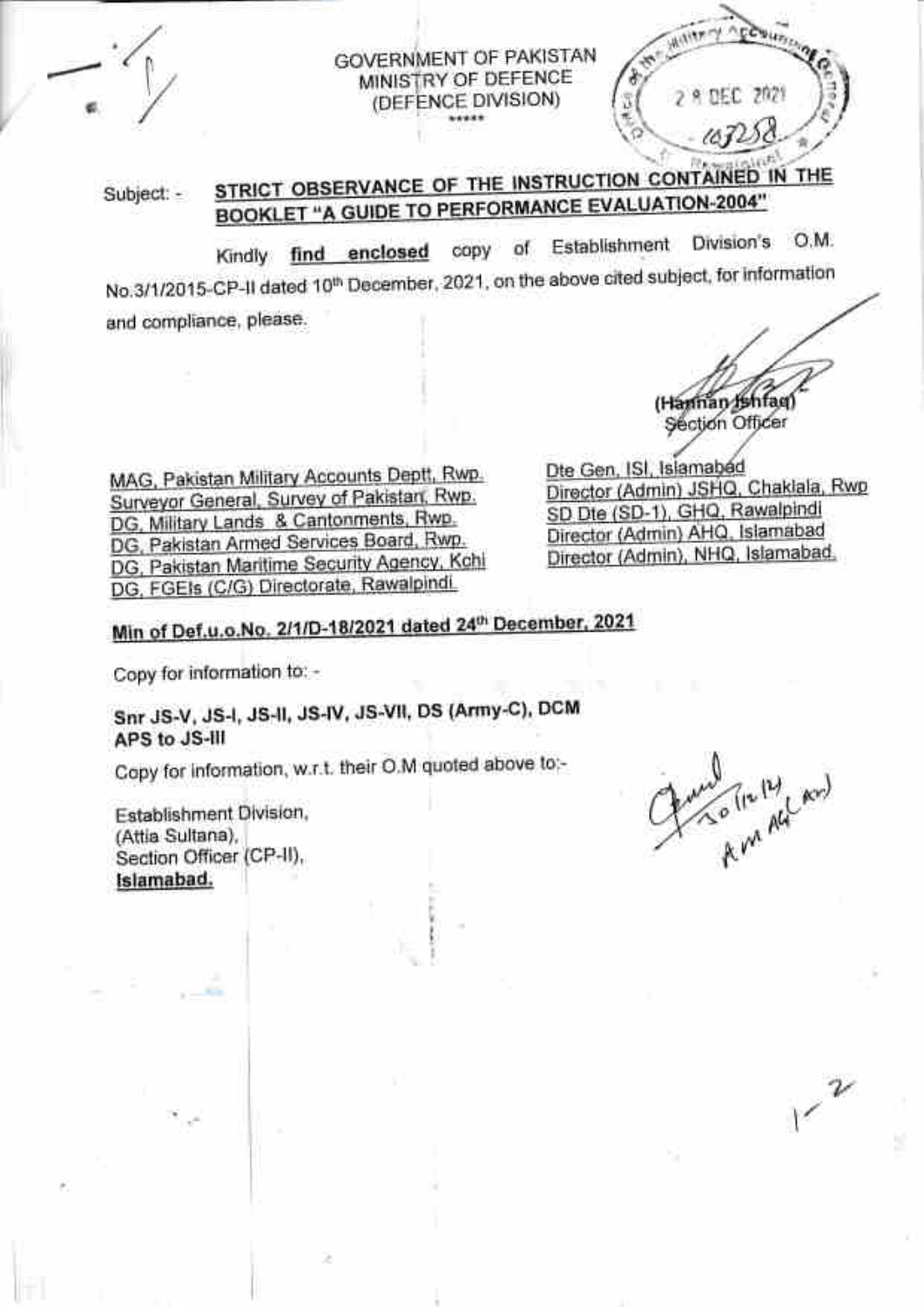**GOVERNMENT OF PAKISTAN CABINET SECRETARIAT ESTABLISHMENT DIVISION** \*\*\*\*

JS-IL (AG)

Islamabad, the 10th December, 2021

### **OFFICE MEMORANDU**

Subject:

 $22/b$ se

No. 3/1/2015-CP-II

#### INSTRUCTION CONTAINED IN THE STRICT OBSERVANCE OF THE **BOOKLET "A GUIDE TO PERFORMANCE EVALUATION-2004"**

The undersigned is directed to refer to the subject and to state that Establishment  $\frac{M}{2}$ Division has been required by the Prime Minister to reiterate its instructions for strict observance of "A Guide to Performance Evaluation-2004 (AGPE-2004)". Please take note that these guidelines cover all matters related to initiation and countersigning of Performance Evaluation Reports (PERs) and expunction of adverse remark recorded thereupon and annual medical checkup, etcetera.

The Prime Minister has also been pleased to desire that all Ministries / Divisions /  $\overline{2}$ Departments / Provincial Governments shall ensure initiation of disciplinary action against civil servant(s) under Civil Servants (E&D) Rules, 2020 who are found to depart from the guidelines ibid.

The undersigned is further directed to request all the Ministries / Divisions / 3. Departments / Provincial Governments, to bring the aforementioned directions to the notice of all federal civil servants working under their administrative control for information and compliance.

(Attia Sultana) Section Officer (CP-II) Ph: 051-9103646

The Secretaries/Additional Secretaries (In charge) of the Ministries/Divisions, Islamabad/ Rawalpindi,

All Chief Secretaries

# Copy for information and necessary action:

- 1. The Secretary to the President, President's Secretariat (Public), Islamabad.
- 2. The Secretary to the Prime Minister, Prime Minister's Office, Islamabad.
- 3. The Secretary, National Assembly Secretariat, Islamabad.
- 4. The Secretary, Senate Secretariat, Islamabad.
- The Secretary, Election Commission of Pakistan, Islamabad. S.
- The Auditor General of Pakistan, Islamabad. 6.
- The Secretary, Federal Public Service Commission, Islamabad. 7.

P.T.O.